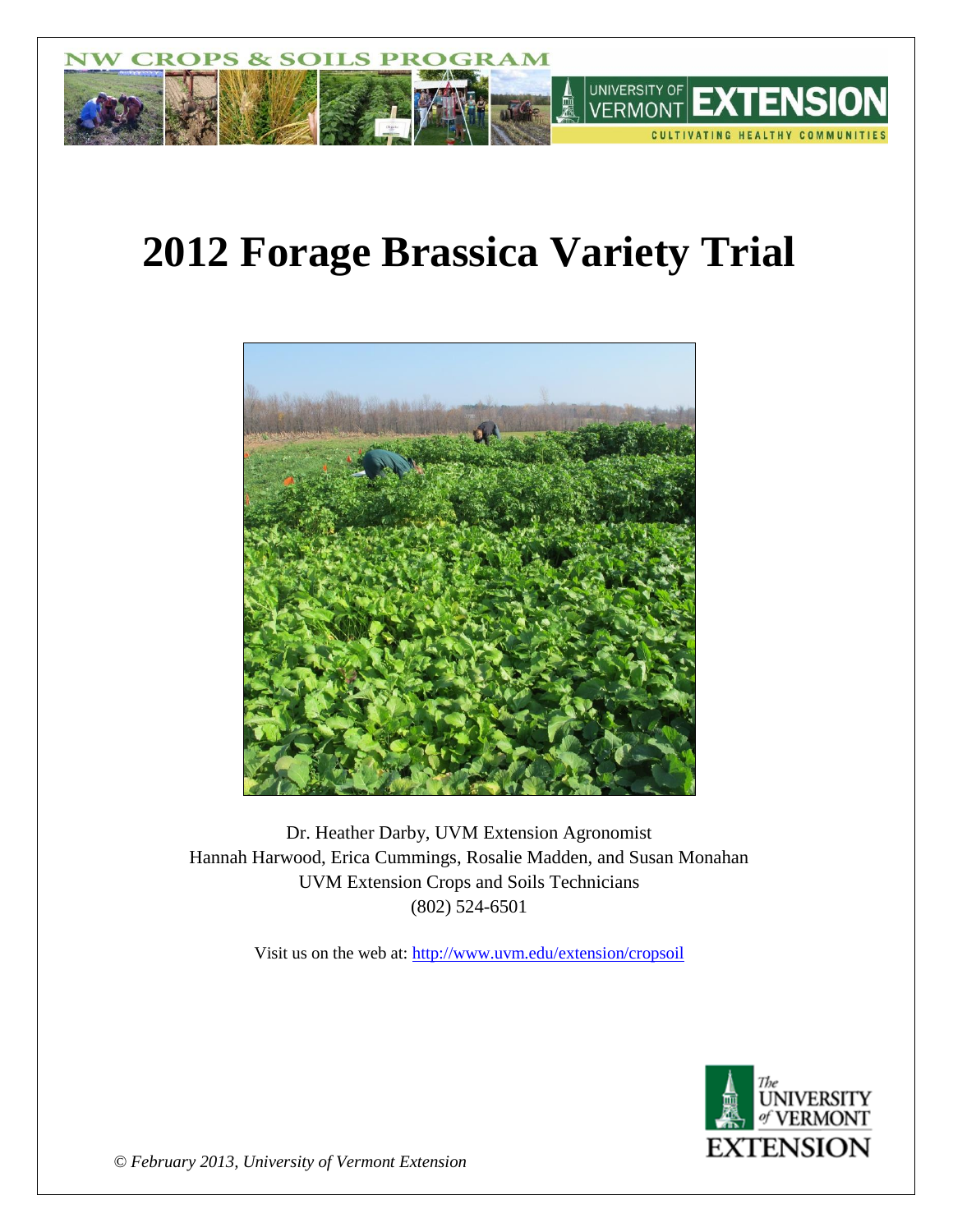### **2012 FORAGE BRASSICA VARIETY TRIAL Dr. Heather Darby, University of Vermont Extension [Heather.Darby\[at\]uvm.edu](mailto:heather.darby@uvm.edu?subject=2012%20Forage%20Brassica%20Report)**

Forage brassicas can provide a near-concentrate type diet late in the season, allow for an extra grazing opportunity after annual row crops are harvested, and establish forage to fill a gap in feed quality and supply. These crops can provide a high quality feed in a short period of time, fitting well into rotations of other crops, extending the grazing season and reducing reliance on expensive commercial feed inputs. The University of Vermont's Northwest Crops & Soils Program conducted a forage brassica variety trial to evaluate yield and quality of this annual crop.

# **MATERIALS AND METHODS**

In 2012, a variety trial was initiated at Borderview Research Farm in Alburgh, VT, in order to evaluate four forage brassica varieties (Table 1, Figure 1).

| <b>Variety</b> | <b>Species</b> | <b>Seed source</b> |  |  |
|----------------|----------------|--------------------|--|--|
| Appin          | Turnip         | King's Agriseed    |  |  |
| <b>Barkant</b> | Turnip         | Barenbrug          |  |  |
| Bonar          | Rape           | King's Agriseed    |  |  |
|                | White          | Preferred Seed     |  |  |
| Braco          | mustard        | Co.                |  |  |

**Table 1. Forage brassica varieties and their sources, 2012.**



The seedbed at Borderview Research Farm was prepared using standard local practices, including moldboard plowing the previous winter wheat crop under and finishing with disk and drag harrows (Table 2). The soil

**Figure 1. Appin turnip just before harvest.**

was a Benson rocky silt loam. The experimental design was a randomized complete block with three replications. Each plot was 5' by 25,' and a Carter cone seeder was used to plant brassicas at a rate of 6.4 lbs per acre on 23-Aug.

| <b>Location</b>               | <b>Borderview Research Farm-Alburgh, VT</b> |
|-------------------------------|---------------------------------------------|
| Soil type                     | Benson rocky silt loam                      |
| Previous crop                 | Winter wheat                                |
| Tillage operations            | Moldboard plow, disking, drag harrow        |
| Plot size (ft.)               | 5 x 25                                      |
| Replicates                    | 3                                           |
| Planting date                 | $23$ -Aug                                   |
| Seeding rate (lbs $ac^{-1}$ ) | 6.4                                         |
| Harvest date                  | $26$ -Oct                                   |

All plots were hand harvested on 26-Oct. Samples were dried and ground, and a subsample was retained for chemical analysis. Forage quality was analyzed at Cumberland Valley Analytical Services in Hagerstown, Maryland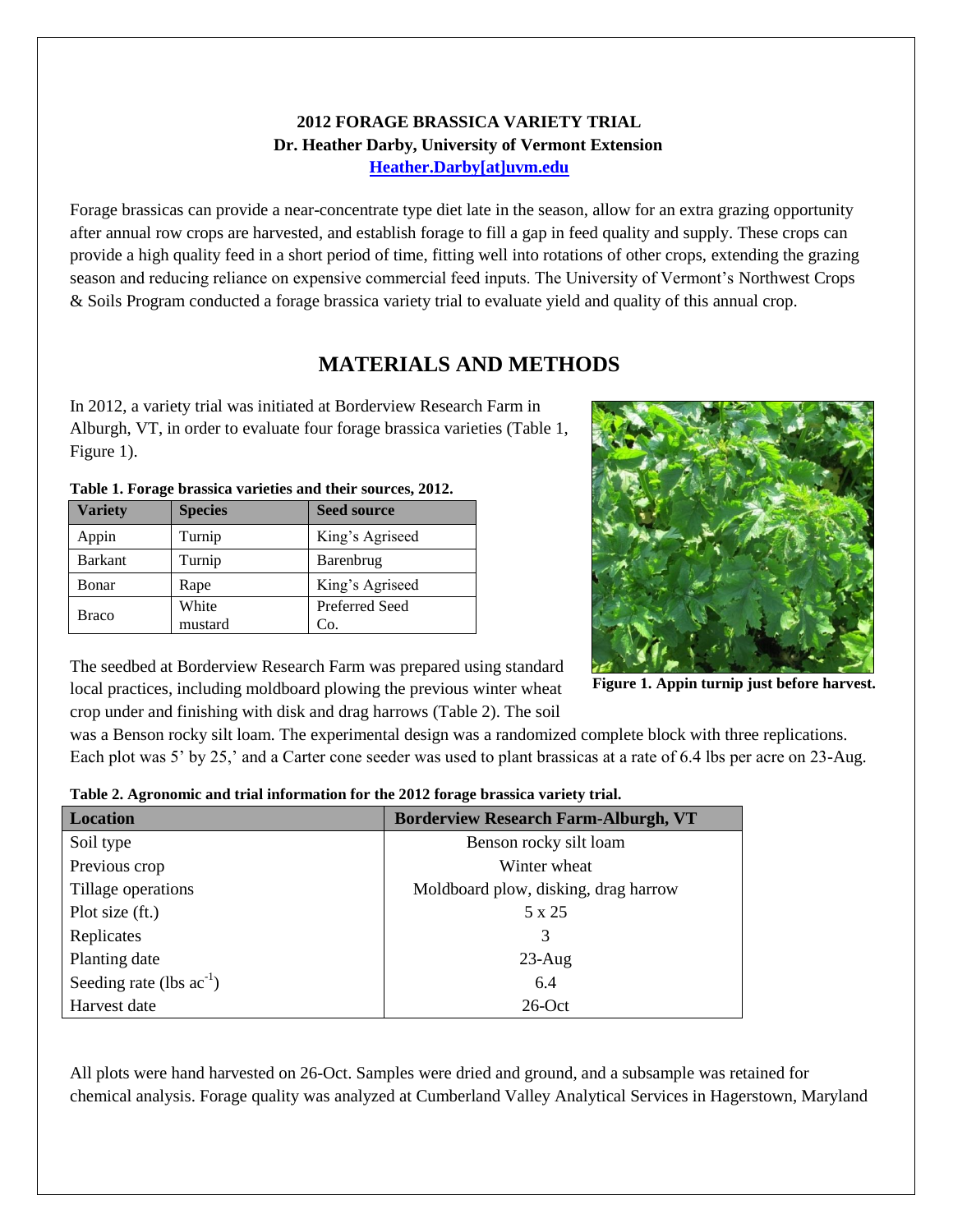using wet chemistry techniques. Plot subsamples were analyzed for crude protein (CP), acid detergent fiber (ADF), neutral detergent fiber (NDF), ash, non-fiber carbohydrates (NFC), non-structural carbohydrates (NSC), total digestible nutrients (TDN) and net energy for lactation ( $NE<sub>L</sub>$ ). The percentage of fat in the sample was determined by ether extraction. The CP content of forages is determined by measuring the amount of nitrogen and multiplying by 6.25. The bulky characteristics of forage come from fiber. High fiber is negatively associated with forage feeding values since the less digestible portions of plants are contained in the fiber fraction. The detergent fiber analysis system separates forages into two parts: cell contents, which include sugars, starches, proteins, nonprotein nitrogen, fats and other highly digestible compounds; and the less digestible components found in the fiber fraction. The total fiber content of forage is contained in the neutral detergent fiber (NDF). Chemically, this fraction includes cellulose, hemicellulose and lignin. Because of these chemical components and their association with the bulkiness of feeds, NDF is closely related to feed intake and rumen fill in cows. In addition, the micronutrients calcium, phosphorus, magnesium, potassium, iron, manganese, zinc and copper were quantified in each sample.

Fatty acid content and profile of the feed samples were analyzed using a modified version of the direct transesterification method developed by Sukhija and Palmquist (1988). In brief, 1 mL of internal standard (1 mg C13:0 TAG/mL acetone), 2 mL of toluene, and 2 mL of 2% methanolic  $H_2SO_4$  acid were added to 500 mg of ground feed composites samples. The solution was heated at 50C overnight. After cooling the samples to room temperature, 5 mL of 6% KHCO<sub>3</sub> solution and 1 mL of hexane were added. The samples were mixed and centrifuged at 500 x  $g$  for 5 min. The resulting hexane layer was dried and cleaned over a mixture of Na<sub>2</sub>SO<sub>4</sub> and charcoal. An aliquot of the solution, containing the fatty acid methyl esters (FAME), was taken for GLC analysis. The analysis of FAME extracts was performed on a GC-2010 gas chromatograph (Shimadzu, Kyoto, Japan) equipped with a split injector, a flame ionization detector, an autosampler (model AOC-20s; Shimadzu), and a 100 m CP-Sil 88 fused-silica capillary column (100 m  $\times$  0.25 mm i.d.  $\times$  0.2 µm film thickness; Varian Inc., Palo Alto, CA) The injector and detector were both maintained at 250°C. Hydrogen was used as carrier gas at a linear velocity of 30 cm/sec. The sample injection volume was 1 μL at a split ratio of 1:50. The oven program used was: initial temperature of 45°C held for 4 min, programmed at 13°C/min to 175°C held for 27 min, then programmed at 4°C/min to 215°C held for 35 min. Integration and quantification was based on the FID response and achieved with GC solution software (version 2.30.00, Shimadzu, Kyoto, Japan). Identification of FAME was accomplished by comparison of relative retention times with commercial FAME standards. Total fatty acid content was determined using C13:0 as an internal standard. The fatty acid results were expressed as percentages (weight/weight) of fatty acids detected with a chain length between 10 and 24 carbon atoms. The lowest level of detection was  $\langle 0.001 \text{g}/100 \text{g}$  fatty acids and is reported as not detectable (ND).

Variations in yield and quality can occur because of variations in genetics, soil, weather, and other growing conditions. Statistical analysis makes it possible to determine whether a difference among treatments is real or whether it might have occurred due to other variations in the field. All data was analyzed using a mixed model analysis where replicates were considered random effects. At the bottom of each table, a LSD value is presented for each variable (e.g. yield). Least Significant Differences (LSDs) at the 10% level (0.10) of probability are shown. Where the difference between two treatments within a column is equal to or greater than the LSD value at the bottom of the column, you can be sure in 9 out of 10 chances that there is a real difference between the two values. Treatments listed in bold had the top performance in a particular column; treatments that did not perform significantly worse than the topperformer in a particular column are indicated with an asterisk. In the example at right, treatment A is significantly different from treatment C, but not from **Variety Yield** A 6.0 B 7.5\*  $C = 9.0*$ **LSD 2.0**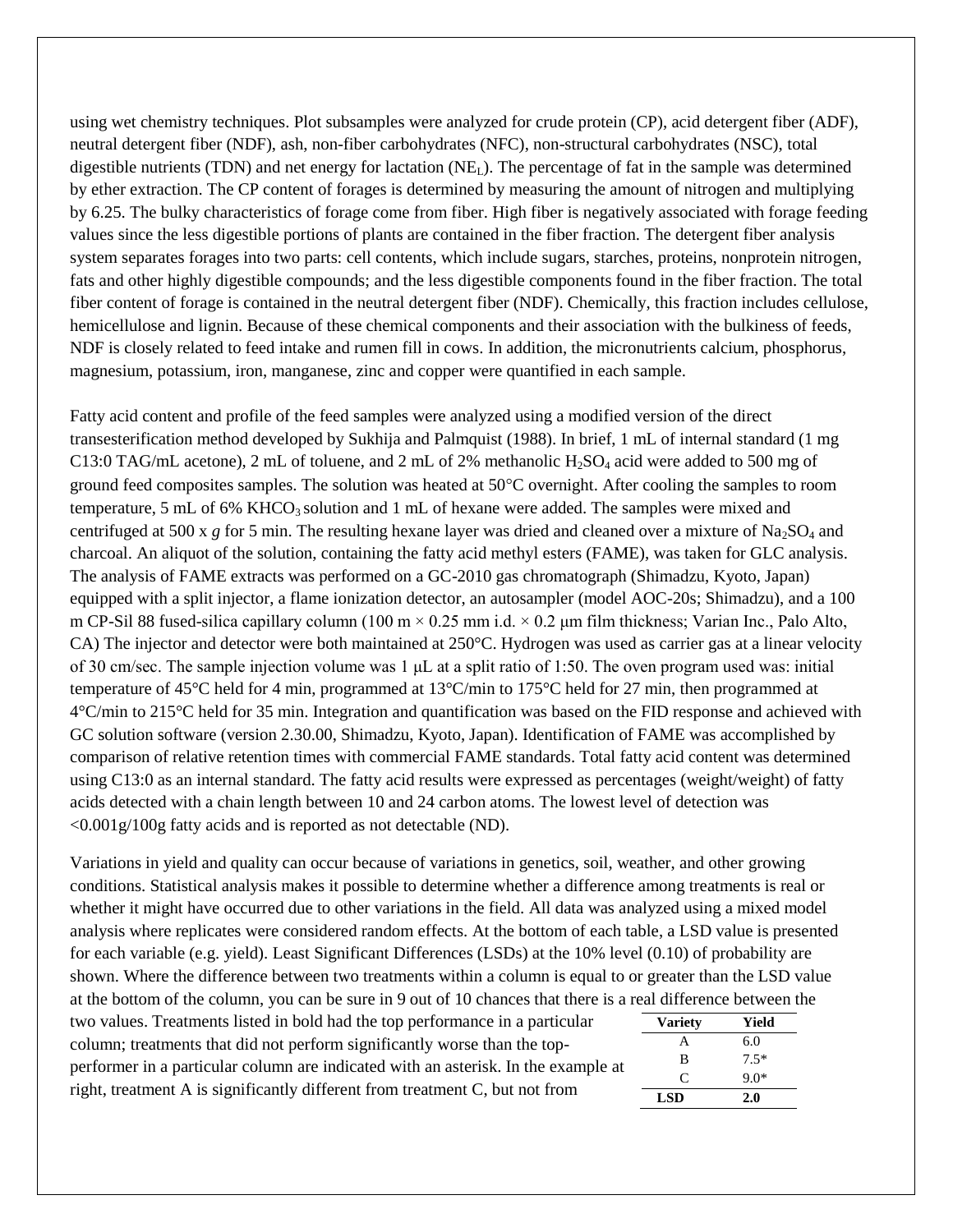treatment B. The difference between A and B is equal to 400, which is less than the LSD value of 500. This means that these treatments did not differ in yield. The difference between A and C is equal to 650, which is greater than the LSD value of 500. This means that the yields of these treatments were significantly different from one another.

### **RESULTS**

Using an on-site Davis Instruments Vantage Pro2 Weather Station at Borderview Research Farm in Alburgh, VT, weather data are summarized for the 2012 forage brassica growing season (Table 3). The 2012 fall growing season was warmer than average, with the month of October being 4.2°F warmer than the historical (1981-2010) average. August was slightly drier than normal, but September and October each had more rainfall than normal. For this trial, Growing Degree Days (GGDs) are calculated with a base temperature of 32°F and a maximum temperature of 90°F. There were 2717 accumulated GDDs, 218 more than the 30-year average.

| Alburgh, VT                       | August | September | October |  |
|-----------------------------------|--------|-----------|---------|--|
| Average temperature $(^{\circ}F)$ | 71.1   | 60.8      | 52.4    |  |
| Departure from normal             | 2.3    | 0.2       | 4.2     |  |
|                                   |        |           |         |  |
| Precipitation (inches)*           | 2.9    | 5.4       | 4.1     |  |
| Departure from normal             | $-1.0$ | 1.7       | 0.5     |  |
|                                   |        |           |         |  |
| Growing Degree Days (base 32°F)   | 1211   | 866       | 640     |  |
| Departure from normal             | 72     |           | 138     |  |

**Table 3. Temperature, precipitation, and Growing Degree Days (GDDs) data by month for Alburgh, VT.**

Based on weather data from a Davis Instruments Vantage Pro2 with WeatherLink data logger. Historical averages are for 30 years of NOAA data (1981-2010). \* Precipitation data from Aug-Sep 2012 are based on Northeast Regional Climate Center data from an observation station in Burlington, VT.

Forage brassicas differed significantly in plant characteristics, yield and quality (Table 4). Plant height varied significantly by variety; the white mustard variety Braco was 29.1 inches tall, significantly taller than all the rest of the varieties (Figure 2). Braco was also the variety with the greatest percentage of dry matter at harvest (13.2%), though the average dry matter content was 10.4% for the trial. Though yields did not differ significantly by variety, the greatest yield observed was in Braco (2594 lbs per acre). Crude protein was not statistically different by variety, and the average CP for the trial was 22.1% of the dry matter yield. There was a significant difference in the ADF of the four trialed varieties; the rape variety Bonar had the lowest ADF content (13.1%), though this was statistically similar to all varieties except Braco. Likewise, the NDF content was lowest in Bonar rape, statistically similar in the turnip varieties Appin and Barkant. The NFC and NSC were highest in Appin turnip, though not statistically better than Barkant. The total digestible nutrients (TDN) content was greatest in Bonar (69.2%), though not statistically greater than Appin and Barkant (Figure 3). Net energy for lactation (NE<sub>L</sub>) was greatest in Bonar rape (0.72 Mcal per lb), though not statistically better than Appin turnip. The fat content was also highest in Bonar rape (2.55%), significantly higher than all other varieties. It appears from this one year of data that Bonar rape and Appin Turnip had exceptional forage quality but tended to yield slightly less than the other forage brassicas evaluated in this trial. Braco white mustard had significantly lower quality than the other forage varieties.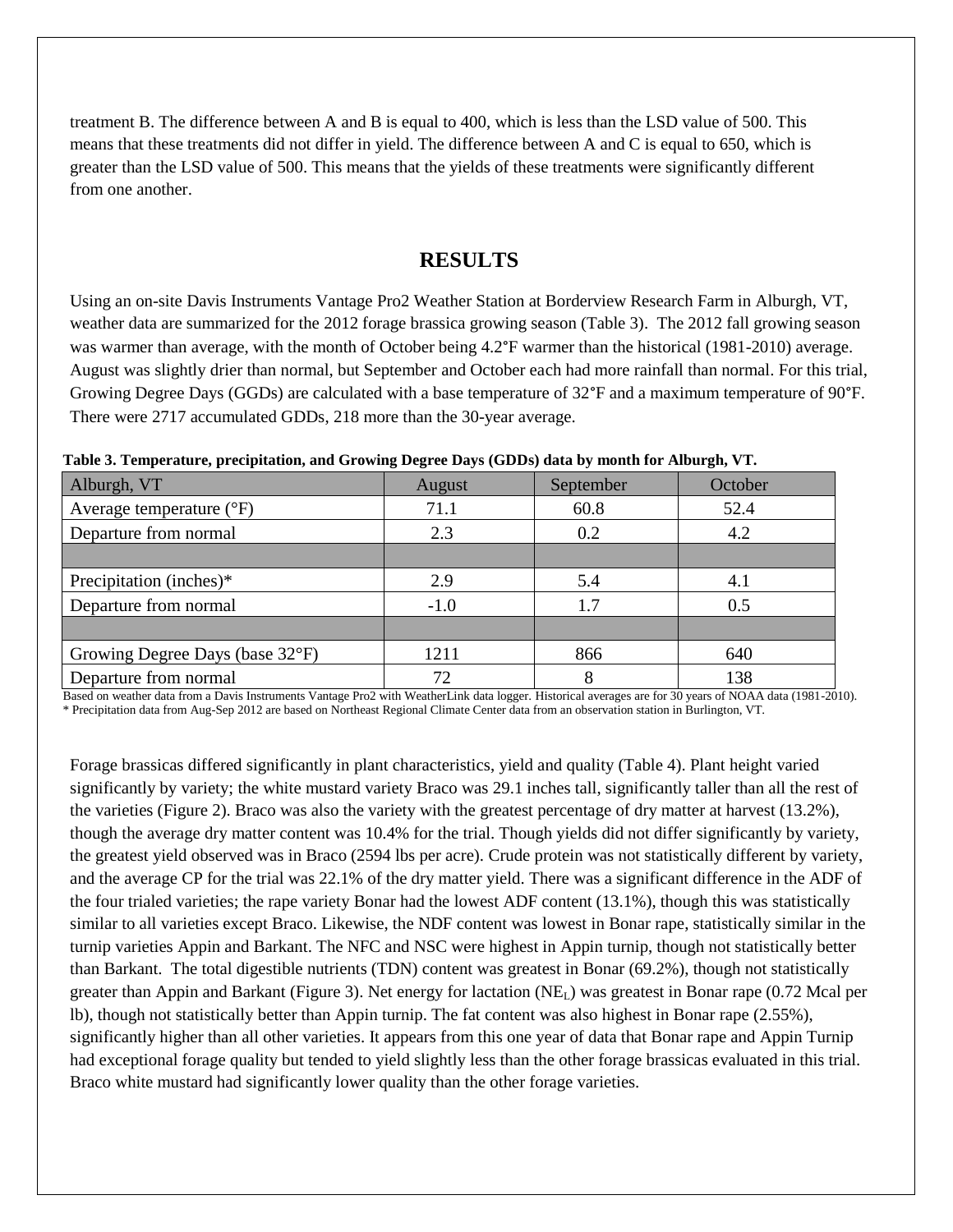| Variety        | Plant   | Dry matter | DM        | Crude     | ADF     | <b>NDF</b> | Ash     | <b>NFC</b> | <b>NSC</b> | <b>TDN</b> | $NE_{L}$  | Fat     |
|----------------|---------|------------|-----------|-----------|---------|------------|---------|------------|------------|------------|-----------|---------|
|                | height  | (DM)       | yield     | protein   |         |            |         |            |            |            |           |         |
|                | in      | $\%$       | lbs       | % of DM   | % of DM | $%$ of     | % of DM | $%$ of     | % of DM    | $%$ of     | Mcal      | $\%$    |
|                |         |            | $ac^{-1}$ |           |         | DM         |         | DM         |            | DM         | $lb^{-1}$ |         |
| Appin          | 20.5    | 8.7        | 1725      | 21.0      | $13.3*$ | 17.8*      | 16.9    | $43.4*$    | $20.9*$    | $67.8*$    | $0.70*$   | 1.49    |
|                |         |            |           |           |         |            |         |            |            |            |           |         |
| <b>Barkant</b> | 17.7    | 9.5        | 2098      | 21.3      | $13.7*$ | 18.4*      | 17.1    | $42.6*$    | 18.2*      | $66.1*$    | 0.68      | 1.53    |
| Bonar          | 13.1    | 10.1       | 1641      | 23.5      | $13.1*$ | $17.6*$    | $14.8*$ | 42.4       | 18.1       | $69.2*$    | $0.72*$   | $2.55*$ |
| <b>Braco</b>   | $29.1*$ | $13.2*$    | 2594      | 22.4      | 23.1    | 32.1       | $14.3*$ | 30.8       | 10.8       | 61.7       | 0.64      | 1.20    |
| <b>LSD</b>     |         |            |           |           |         |            |         |            |            |            |           |         |
| (0.10)         | 5.3     | 0.8        | <b>NS</b> | <b>NS</b> | 2.0     | 3.0        | 1.4     | 5.6        | 4.1        | 3.3        | 0.04      | 0.28    |
| Trial mean     | 20.1    | 10.4       | 2015      | 22.1      | 15.8    | 21.5       | 15.8    | 39.8       | 17.0       | 66.2       | 0.68      | 1.69    |

**Table 4. Crop stand characteristics and dry matter yield of four trialed forage brassicas.**

Treatments indicated in **bold** had the top observed performance.

\* Treatments indicated with an asterisk did not perform significantly lower than the top-performing treatment in a particular column.

NS – No significant difference was determined between treatments.



**Figure 2. Plant height and dry matter yield by variety.** Varieties with the same letter did not vary significantly from one another in plant height (p=0.10). There was no statistical difference in dry matter yield by variety.



Figure 3. Total digestible nutrients by variety. Varieties with the same letter did not vary significantly from one another  $(p=0.10)$ .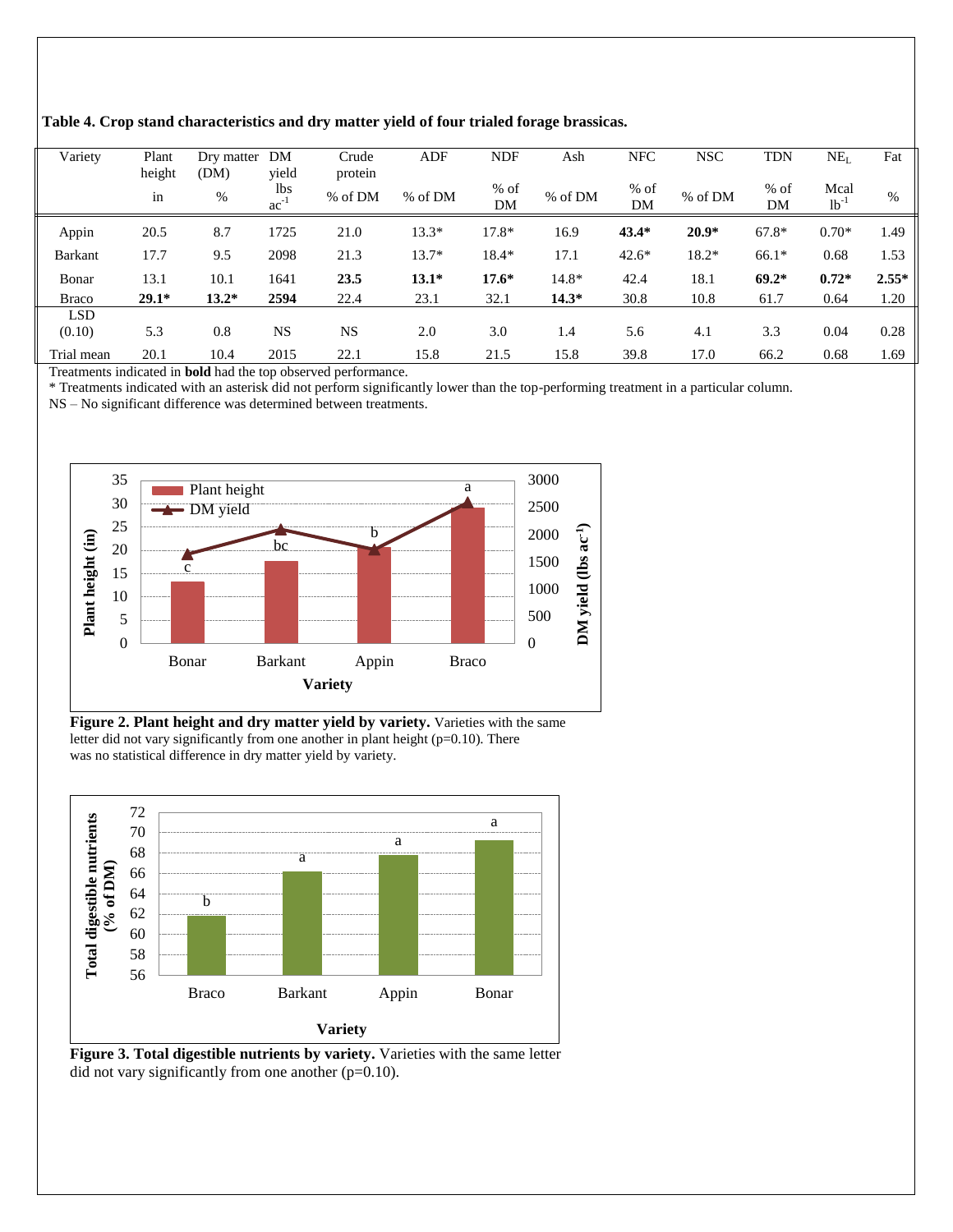The four trialed forage brassica varieties varied significantly in their nutrient and micronutrient analyses (Table 5). There were significant differences by variety in calcium (Ca), phosphorus (P), potassium (K), manganese (Mn) and copper (Cu). The greatest Ca content was in Barkant turnip (3.13% of dry matter), though this was not statistically greater than Braco mustard. Phosphorus was highest in Appin turnip (0.53%), significantly greater than all other varieties. Potassium was highest in Appin and Barkant turnips The variety Barkant turnip had the highest level of the micronutrient Mn (31.3 ppm), though this was not statistically greater than Bonar rape. Appin turnip was the top performer in Cu (6.67 ppm). Magnesium (Mg), iron (Fe) and zinc (Zn) were not significantly impacted by variety. The turnip varieties appeared to have the highest levels of macro and micro nutrients.

| Variety        | Ca        | P       | Mg        | K       | Fe        | Mn      | Zn        | Cu      |
|----------------|-----------|---------|-----------|---------|-----------|---------|-----------|---------|
|                | $%$ of    | $%$ of  | $%$ of    | $%$ of  |           |         |           |         |
|                | <b>DM</b> | DM      | DM        | DM      | ppm       | ppm     | ppm       | ppm     |
| Appin          | 2.72      | $0.53*$ | 0.15      | 4.79*   | 128       | 23.0    | 33.3      | $6.67*$ |
| <b>Barkant</b> | $3.13*$   | 0.47    | 0.16      | $4.51*$ | 146       | $31.3*$ | 25.7      | 6.00    |
| Bonar          | 2.51      | 0.44    | 0.18      | 3.99    | 131       | $26.7*$ | 27.7      | 5.00    |
| <b>Braco</b>   | $2.93*$   | 0.29    | 0.16      | 2.91    | 98        | 17.3    | 32.3      | 5.00    |
| <b>LSD</b>     |           |         |           |         |           |         |           |         |
| (0.10)         | 0.40      | 0.05    | <b>NS</b> | 0.56    | <b>NS</b> | 6.8     | <b>NS</b> | 0.46    |
| Trial mean     | 2.82      | 0.43    | 0.16      | 4.05    | 126       | 24.6    | 29.8      | 5.67    |

Treatments indicated in **bold** had the top observed performance.

\* Treatments indicated with an asterisk did not perform significantly lower than the top-performing treatment in a particular column.

NS – No significant difference was determined between treatments.

#### **Fatty Acid Results**

The forage brassica varieties were tested for their fatty acid profile and concentrations. Overall there was not a statistically significant difference in saturated fatty acids (SFA) including C:16 (Table 6). The concentration of monounsaturated fatty acids (MUFAs) was significantly less for Braco white mustard than the other brassicas. Levels of linoleic acid, C18:2, did differ among the brassicas with Bonar rape and Braco white mustard having the highest percentage, while only Bonar rape had a statistically significant higher concentration of linoleic acid than the other brassicas. C18:2 is the main Omega 6 fatty acid found in forages and the same differences seen in C18:2 were also seen in Omega 6 FA results. Bonar rape and Braco white mustard had the highest percent of Omega 6 FA (14.4 and 13.8%, respectively), while only Bonar rape had the highest concentration of Omega 6 FAs (3.18 mg  $g^{-1}$ ).

A low ratio of Omega 6 to Omega 3 fatty acids is considered beneficial in feed, and Appin turnip and Barkant turnip had statistically significant lower ratios than the other brassicas (Figure 4). However the ratios in this study ranging from 0.16 to 0.29 are much less than a typical grain ratio of close to 10:1.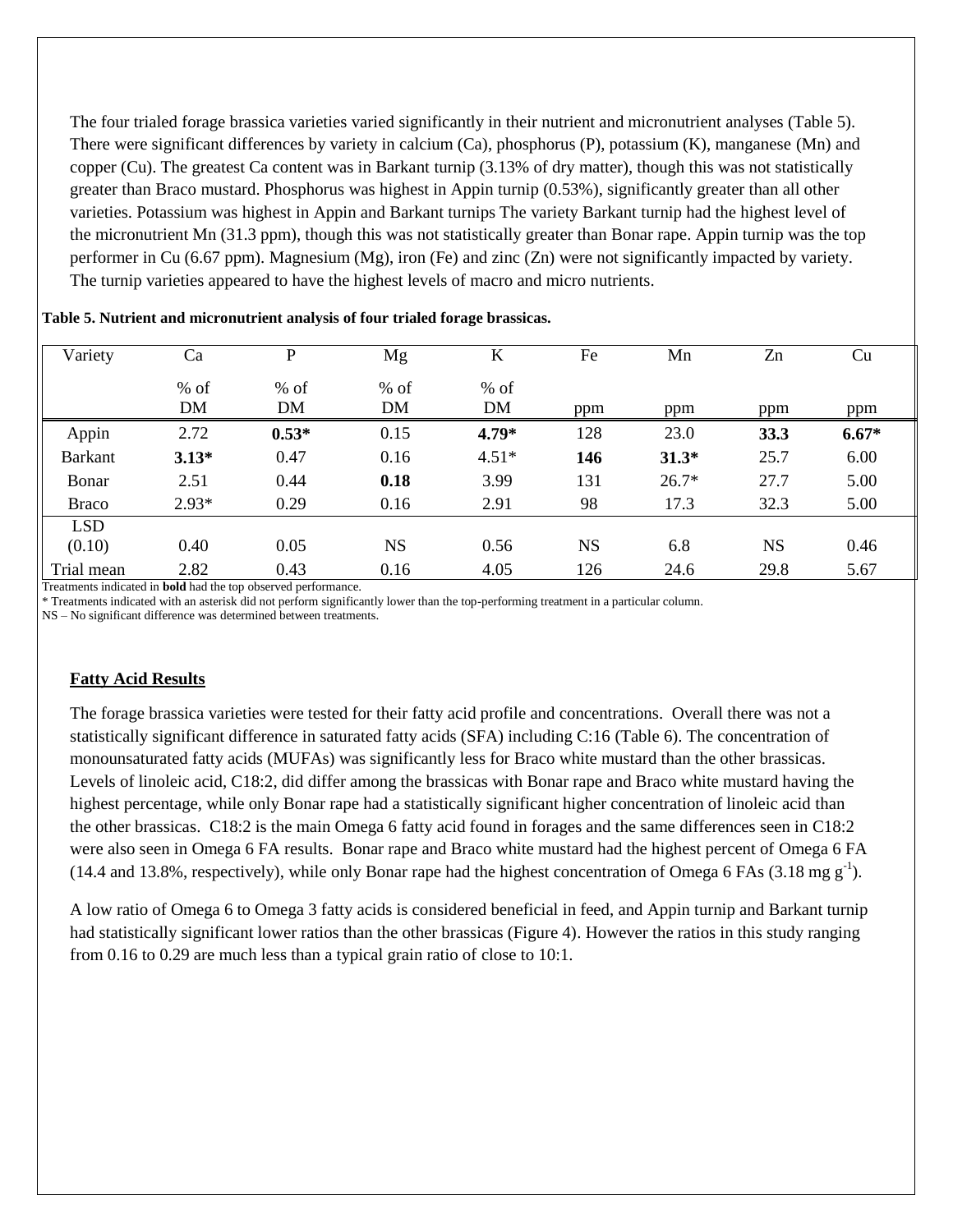| Table 6. Forage fatty acid profile (%- in grey) and concentration (mg g $^1$ -in white) of forage brassicas. |  |  |  |  |  |  |  |
|--------------------------------------------------------------------------------------------------------------|--|--|--|--|--|--|--|
|--------------------------------------------------------------------------------------------------------------|--|--|--|--|--|--|--|

|                           |              |                |              | <b>Braco</b> |              |            |
|---------------------------|--------------|----------------|--------------|--------------|--------------|------------|
|                           | <b>Appin</b> | <b>Barkant</b> | <b>Bonar</b> | white        | <b>Trial</b> |            |
|                           | turnip       | turnip         | rape         | mustard      | <b>Mean</b>  | <b>LSD</b> |
| SFA(%)                    | 34.11        | 34.60          | 33.00        | 33.99        | 33.92        | <b>NS</b>  |
| $SFA \text{ (mg g}^{-1})$ | 7.78         | 6.54           | 7.56         | 5.79         | 6.92         | <b>NS</b>  |
| $C16$ (%)                 | 26.55        | 26.14          | 24.40        | 25.81        | 25.72        | <b>NS</b>  |
| $C16$ (mg $g^{-1}$ )      | 6.05         | 4.94           | 5.57         | 4.39         | 5.24         | <b>NS</b>  |
| MUFA(%)                   | 4.76         | 5.32           | 5.19         | 3.09         | 4.59         | <b>NS</b>  |
| MUFA $(mg g^{-1})$        | $1.10*$      | $1.02*$        | $1.21*$      | 0.54         | 0.97         | 0.4051     |
| $PUFA$ (%)                | 61.13        | 60.08          | 61.81        | 62.93        | 61.49        | <b>NS</b>  |
| PUFA $(mg g-1)$           | 14.31        | 11.60          | 14.38        | 10.94        | 12.81        | <b>NS</b>  |
| $C18:2$ LA $(%)$          | 8.34         | 9.53           | 13.80*       | 13.49*       | 11.29        | 1.2707     |
| C18:2 LA $(mg g^{-1})$    | 1.90         | 1.84           | $3.18*$      | 2.35         | 2.32         | 0.5934     |
| $C18:3$ LNA $(%)$         | 52.59        | 50.20          | 47.15        | 49.07        | 49.75        | NS         |
| C18:3 LNA $(mg g^{-1})$   | 12.36        | 9.70           | 11.00        | 8.53         | 10.40        | <b>NS</b>  |
| Omega 3 FA (%)            | 52.59        | 50.20          | 47.15        | 49.07        | 49.75        | <b>NS</b>  |
| Omega 3 FA $(mg g^{-1})$  | 12.38        | 9.72           | 11.05        | 8.54         | 10.42        | <b>NS</b>  |
| Omega 6 FA (%)            | 8.48         | 9.79           | 14.44*       | 13.80*       | 11.63        | 1.2316     |
| Omega 6 FA $(mg g^{-1})$  | 1.91         | 1.85           | $3.18*$      | 2.36         | 2.33         | 0.5934     |
| Total FA $(mg g^{-1})$    | 23.20        | 19.17          | 23.14        | 17.26        | 20.69        | <b>NS</b>  |
| Ratio Omega 6:            |              |                |              |              |              |            |
| Omega 3 FA                | $0.16*$      | $0.19*$        | 0.29         | 0.28         | 0.23         | 0.0395     |

*SFA Saturated Fatty Acids, MUFA mono-unsaturated fatty acids, PUFA poly-unsaturated fatty acids, LA linoleic acid, LNA linolenic acid.*  \* Varieties with an asterisk indicate that it was not significantly different than the top performer in row.



**Figure 4. Ratio of omega 6 to omega 3 fatty acids in forage brassicas.**